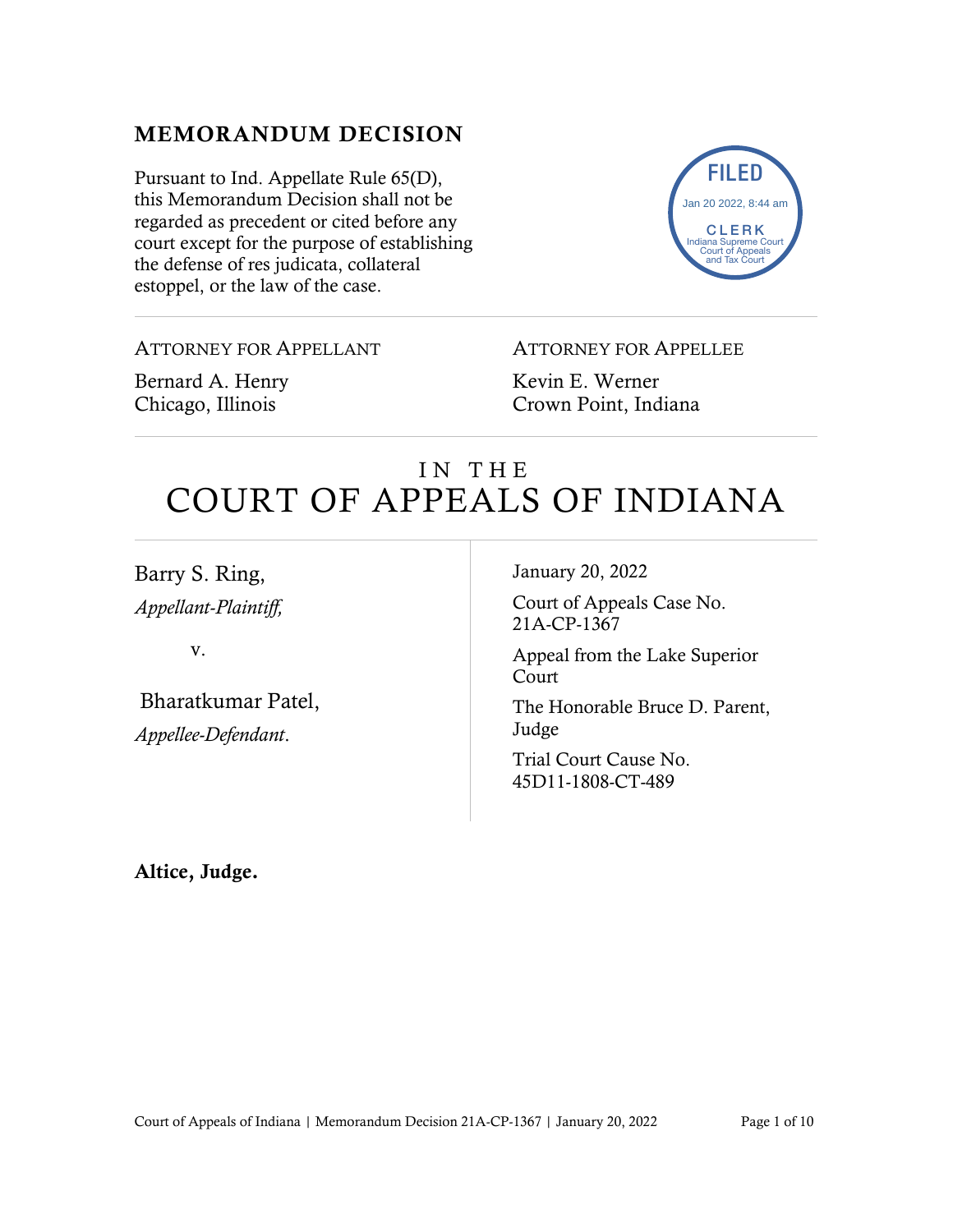### Case Summary

- [1] Sometimes, an executed letter of intent will constitute an enforceable contract between parties. At other times, such a letter amounts merely to an "agreement to agree" at some point in the future, which does not qualify as an enforceable contract under Indiana law. The circumstances here illustrate the latter scenario. Barry Ring appeals the grant of partial summary judgment in favor of Bharatkumar Patel, on the complaint he filed against Patel for breach of contract. Ring argues that the trial court erred in determining as a matter of law that a valid contract did not exist between the two and that Patel had not breached the purported agreement.
- [2] We affirm.

#### Facts and Procedural History

[3] On October 15, 2017, Ring was interested in purchasing certain commercial real estate in the city of Hobart from Patel. That same day, Ring sent a letter of  $interest<sup>1</sup>$  $interest<sup>1</sup>$  $interest<sup>1</sup>$  (original letter) to Patel that included the following language:

> This letter is being executed solely for the convenience and future reference of the parties and their counsel, and *it is not intended and shall not be construed as a binding contract between the parties*; rather, *it shall form the basis for negotiation of the Purchase Agreement, which*

<span id="page-1-0"></span> $<sup>1</sup>$  The parties use "intent" and "interest" interchangeably when referring to the letter. For purposes of</sup> consistency, we will use "intent" throughout the opinion.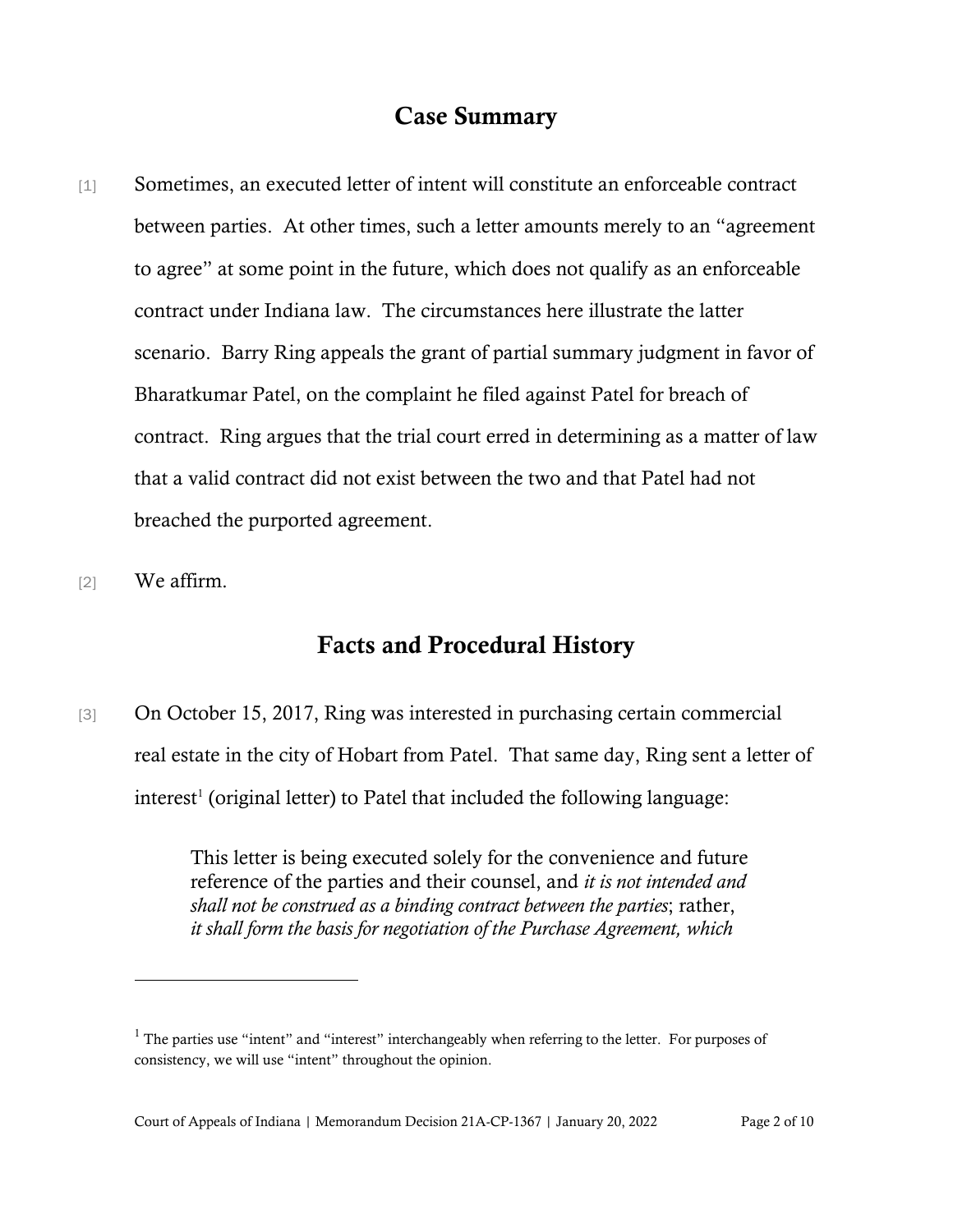*shall constitute the sole contract between Seller and Buyer if and when executed and delivered*.

7. Terms of Offer: The foregoing may be accepted by Seller by executing and returning a counterpart of this letter of interest to Buyer and upon the settlement of the purchase price pursuant to the firm offer.

. . .

*Upon acceptance, Buyer would cause a Purchase Agreement, as specified herein, to be prepared and delivered to Seller within ten (10) business days after the date of execution* and delivery hereof, which Purchase Agreement would incorporate the terms of this letter of interest and any other terms and conditions which Buyer may propose. *This letter of interest is not intended to be and shall not constitute a contract or binding agreement and shall not create any legal rights or obligations between the parties. Further, neither party shall have the right to rely on this letter of interest for any reason whatsoever.* It is intended that *all legal rights and obligations between Buyer and Seller (if any) would be created under and governed solely by the Purchase Agreement if and when the same is fully executed by Buyer and Seller.*

*Appellant's Appendix Vol. II* at 49-50 (emphasis added).

[4] After some negotiations, Patel submitted a "revised letter of intent" (revised letter) to Ring on January 12, 2018, stating in part that he was "only addressing the items [where] there may be a difference of terms." *Id.* at 64. The revised letter provided for the payment of earnest money from Ring in the amount of \$25,000 "upon execution of a purchase and sale agreement." *Id.* at 63. Patel further stated in the revised letter that the final terms were to be "formalized in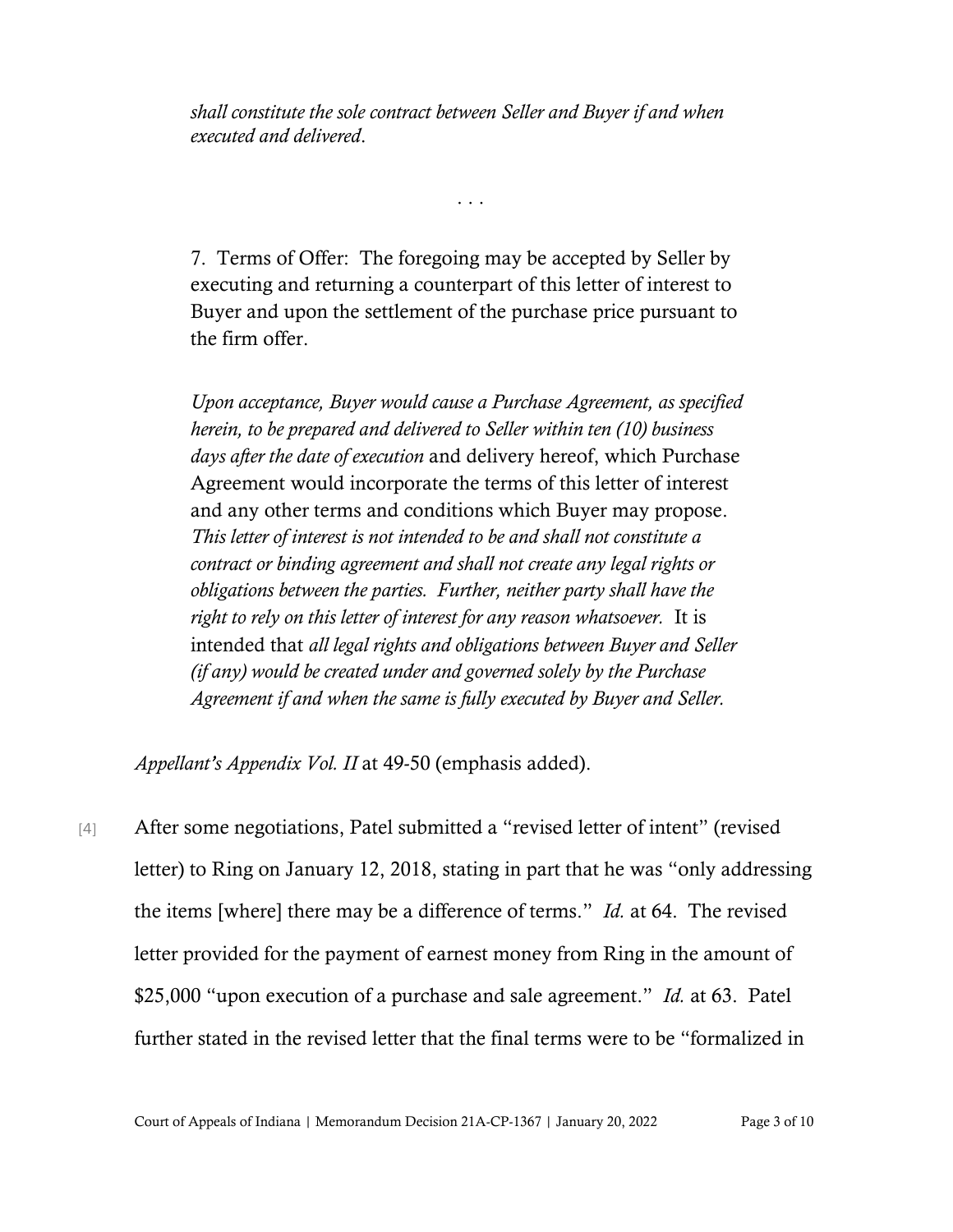[a] sales contract and approved by attorneys for Purchaser and Seller." *Id.* Patel and Ring both signed the revised letter on January 19, 2018.

- [5] Negotiations continued and "different purchase agreements [were] sent back and forth between the parties." *Id.* at 57. Ring did not send the first proposed purchase agreement to Patel until May 10, 2018. Patel discovered that the terms set forth in that proposed purchase agreement differed in many respects from those contained in the revised letter executed on January 19, 2018. Consequently, on June 4, 2018, Patel's counsel sent a letter to Ring's attorney stating in part that the proposed purchase agreement "was not acceptable." *Id.*  at 68. Patel's counsel pointed out that several issues remained unresolved including the material terms of a license agreement for an electric sign that would be placed on the property, along with a provision for an easement. Thus, Patel did not sign Ring's proposed purchase agreement, and Ring did not tender any earnest money.
- [6] On August 21, 2018, Ring filed a complaint for specific performance, alleging that Patel refused to convey the property and failed to execute a purchase agreement according to the material terms of the agreement. In the complaint, Ring alleged that Patel had agreed to a sale price of \$75,000 and to grant him the right to place an advertising sign on the premises. Ring further contended that the revised letter dated January 19, 2018, that he and Patel executed, constituted a binding and enforceable contract. Thus, Ring asserted that Patel's failure to perform in accordance with the executed letter of intent amounted to

Court of Appeals of Indiana | Memorandum Decision 21A-CP-1367 | January 20, 2022 Page 4 of 10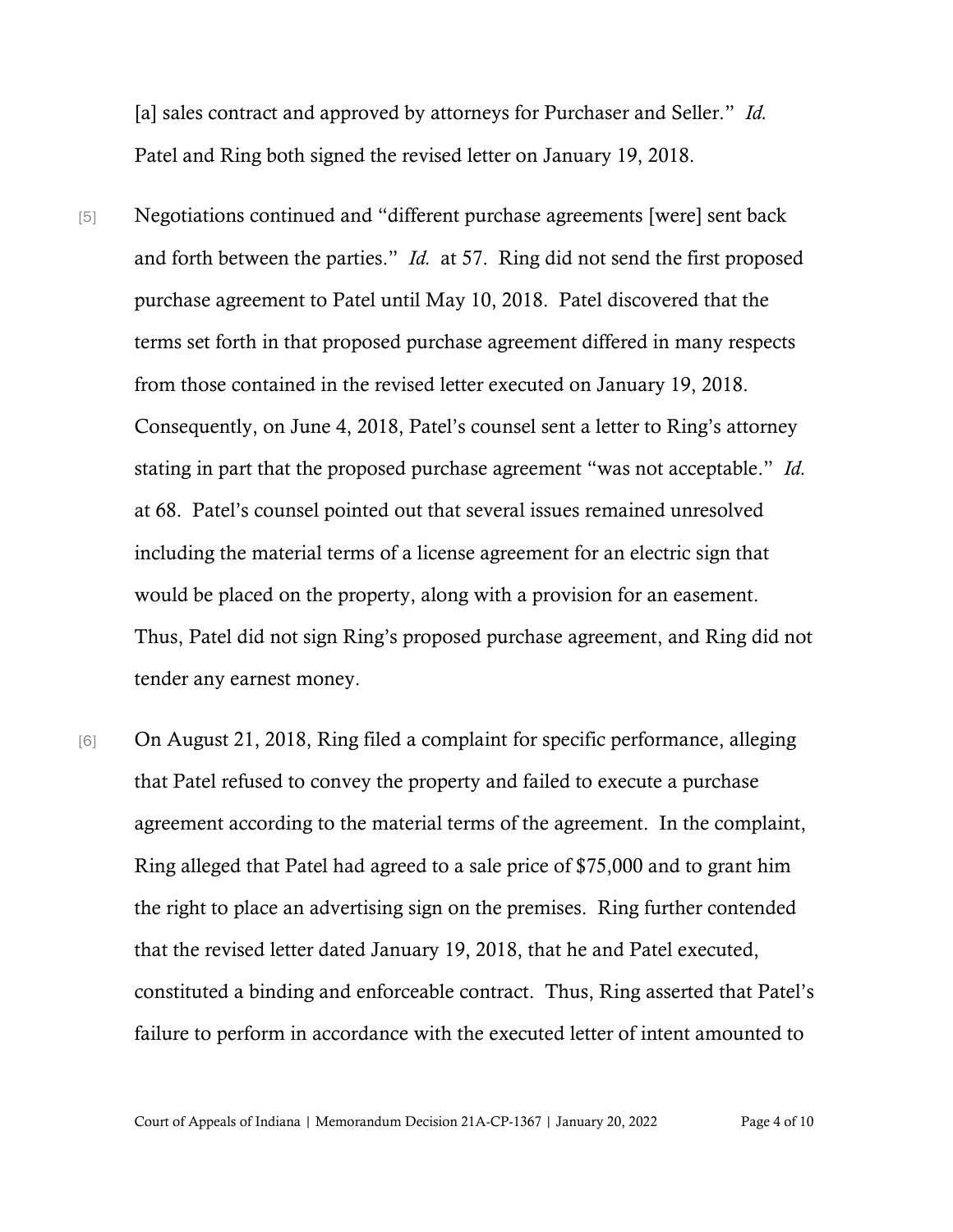a breach of contract, and that specific performance is the appropriate remedy because of the property's unique characteristics.

- [7] Patel denied the material allegations of the complaint and filed a counterclaim against Ring, claiming that Ring's complaint was "unreasonable, groundless, and frivolous," and that he was entitled to reasonable attorneys' fees incurred in defending against the action. *Id.* at 42.
- [8] On September 30, 2019, Patel filed a motion for partial summary judgment, claiming that he was entitled to judgment as a matter of law because Ring's complaint was based entirely on an "unenforceable agreement to make an agreement," as there was no meeting of the minds as to the material elements of the proposed agreement. *Id.* at 48, 54.
- [9] Following Ring's opposition to the motion, the trial court heard argument on August 18, 2020. The next day, the trial court granted Patel's motion for partial summary judgment. In its order, the trial court determined that Patel's revised letter differed significantly from the terms of the original letter and concluded that the original letter and revised letter "were not a contract," that the "words of the documents clearly demonstrated each party's intent to reach an agreement to agree," and "at best the two documents constituted an agreement to agree." *Id.* at 24.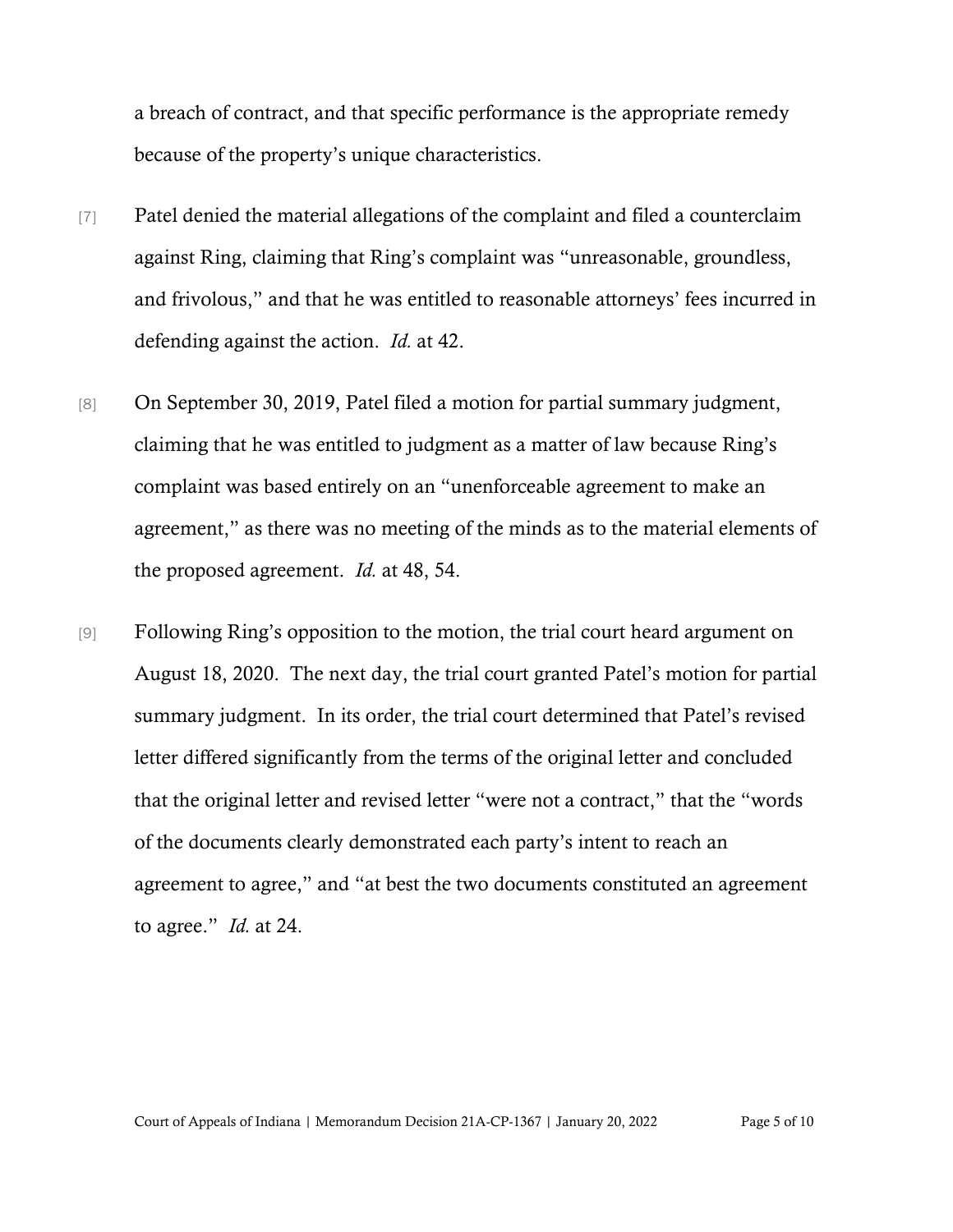$[10]$  Ring now appeals.<sup>[2](#page-5-0)</sup>

## Discussion and Decision

- [11] We review summary judgment motions de novo, applying the same standard as the trial court. *Hartman v. BigInch Fabricators & Constr. Holding Co., Inc.,* 161 N.E.3d 1218, 1220 (Ind. 2021). That is, we draw all reasonable inferences in favor of the non-moving party and summary judgment is appropriate where there is no genuine issue as to any material fact and the moving party is entitled to judgment as a matter of law. *Griffin v. Menard, Inc.,* 175 N.E.3d 811, 813 (Ind. 2021).
- [12] Ring argues that the summary judgment order must be set aside because the trial court erred in finding as a matter of law that a contract did not exist between him and Patel. Ring asserts that because he and Patel signed the revised letter on January 19, 2018, Patel breached the alleged contract by refusing to proceed with the sale.
- [13] We initially observe that a mere "agreement to agree" at some future time is not an enforceable contract. *Wolvos v. Meyer,* 668 N.E.2d 671, 674 (Ind. 1996). That is, "the so-called 'contract to make a contract' is not a contract at all." *Id.*  at 675. Parties may, however, enter into an enforceable contract that requires

<span id="page-5-0"></span> $<sup>2</sup>$  The trial court initially determined that Patel's counterclaim was to remain pending. However, Patel filed a</sup> motion to dismiss the counterclaim on May 20, 2021, which the trial court granted on June 3, 2021. Ring then filed his notice of appeal on July 6, 2021.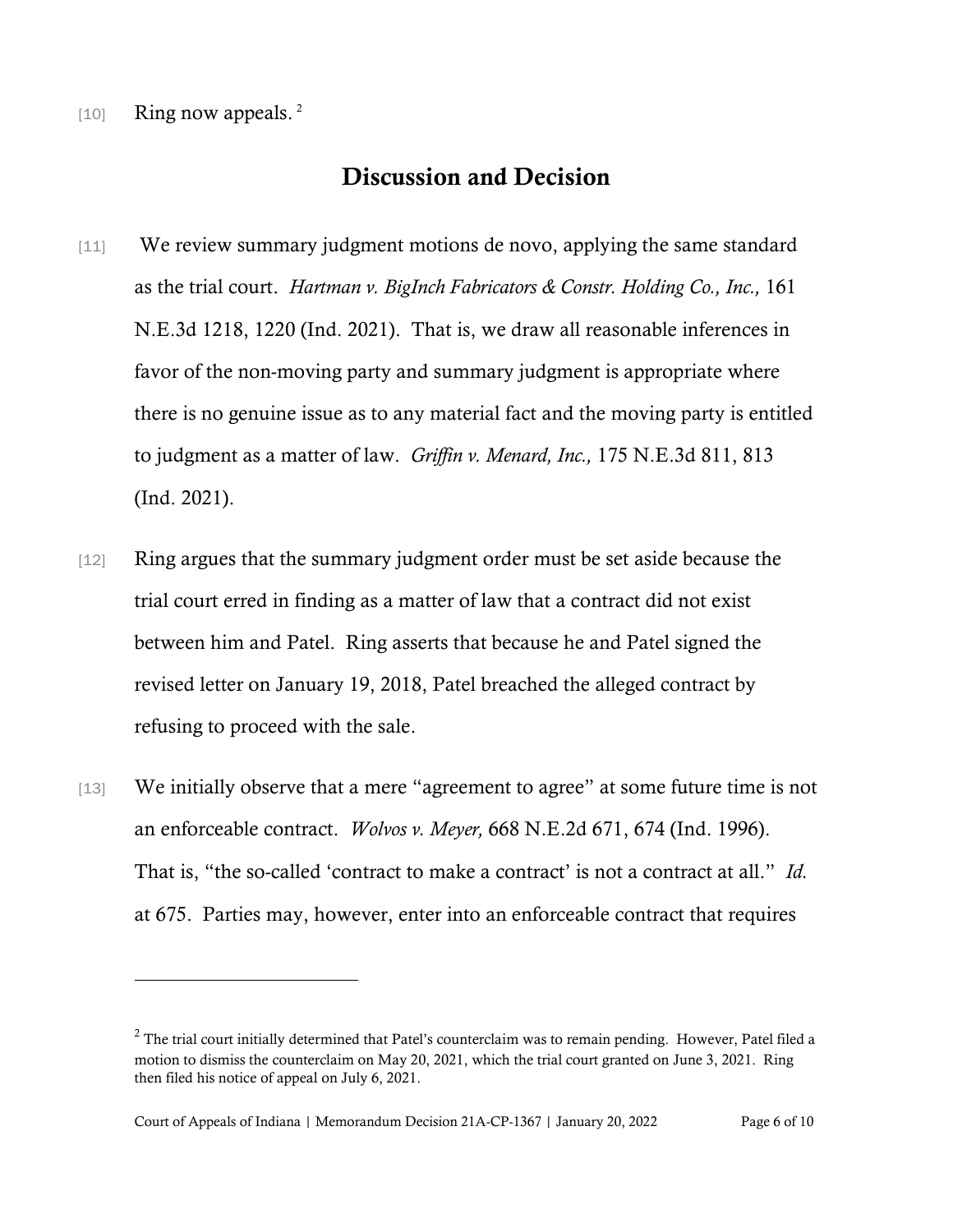them to execute a subsequent final written agreement. *Id.* at 674.But when one enters into an agreement with the understanding that neither party is bound until a subsequent formal written document is executed, no enforceable contract exists until the subsequent document is executed. *Id.* at 675.

- [14] The difference between an enforceable contract and an unenforceable "agreement to make an agreement" is whether there is an agreement on all essential terms such that the final document is understood to be a mere memorial of the agreement. *See id.* at 674-75. If the document or contract that the parties agree to make is to contain any material term that is not already agreed upon, no contract has yet been made. *Id.* at 675. Although letters of intent can be enforceable contracts, it is a question depending on the facts of each case whether sufficient terms and language are included. *Block v. Magura,*  949 N.E.2d 1261, 1268 (Ind. Ct. App. 2011).
- [15] To illustrate, in *Equimart Ltd., Inc. v. Epperly*, 545 N.E.2d 595 (Ind. Ct. App. 1989), a letter of intent stated the parties would "attempt, in good faith, to negotiate a definitive purchase agreement" for the sale of certain stock. *Id.* at 598. That letter further provided that "consummation of the transaction here contemplated . . . will be *subject to the execution of delivery of a Final Agreement in a form reasonably satisfactory to the parties and their respective counsel.*" *Id.* (emphasis added).We determined that the above language indicated that the parties merely "agreed to agree" after a period of negotiation, and that the letter of intent was not a binding purchase contract. *Id.*

Court of Appeals of Indiana | Memorandum Decision 21A-CP-1367 | January 20, 2022 Page 7 of 10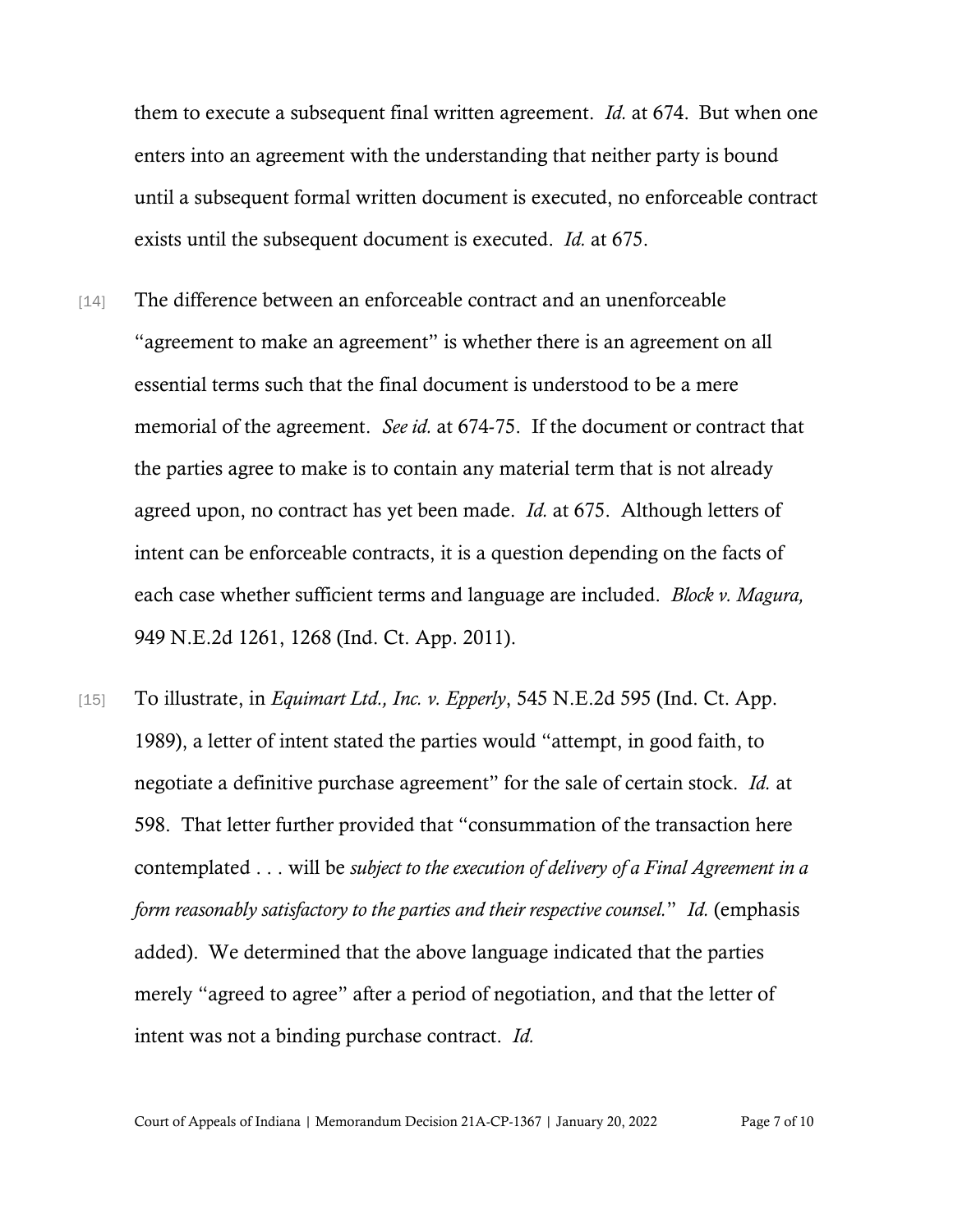[16] Like the circumstances in *Equimart*, various terms set forth in Ring's original letter of intent—that were also incorporated in the revised letter that Ring and Patel executed on January 19, 2018—include similar statements regarding intent and enforceability:

> On behalf of Dr. Barry Ring . . . (Buyer), this letter of interest sets forth certain business terms (*but not all of the material terms and conditions*) upon which Buyer is prepared to purchase the abovereferenced Property from you, as the title holder of the Property ("Seller"), *subject to negotiation and execution of a formal Purchase and Sale Agreement* which would incorporate the business terms set forth herein among other terms and conditions ("Purchase Agreement"). *This letter is being executed solely for the convenience and future reference of the parties* and their counsel, and *it is not intended and shall not be construed as a binding contract between the parties*; rather, it shall form the basis for negotiation of the *Purchase Agreement, which shall constitute the sole contract between Seller and Buyer if and when executed and delivered.*

Upon acceptance, Buyer would cause a Purchase Agreement, as specified herein, to be prepared and delivered to Seller within ten (10) business days after the date of execution and delivery hereof, which Purchase Agreement would incorporate the terms of this letter of interest and any other terms and conditions which Buyer may propose.

*This letter of interest is not intended to be and shall not constitute a contract or binding agreement and shall not create any legal rights or obligations between the parties.* 

*It is intended that all legal rights and obligations between Buyer and Seller (if any) would be created under and governed solely by the Purchase Agreement if and when the same is fully executed by Buyer and Seller.*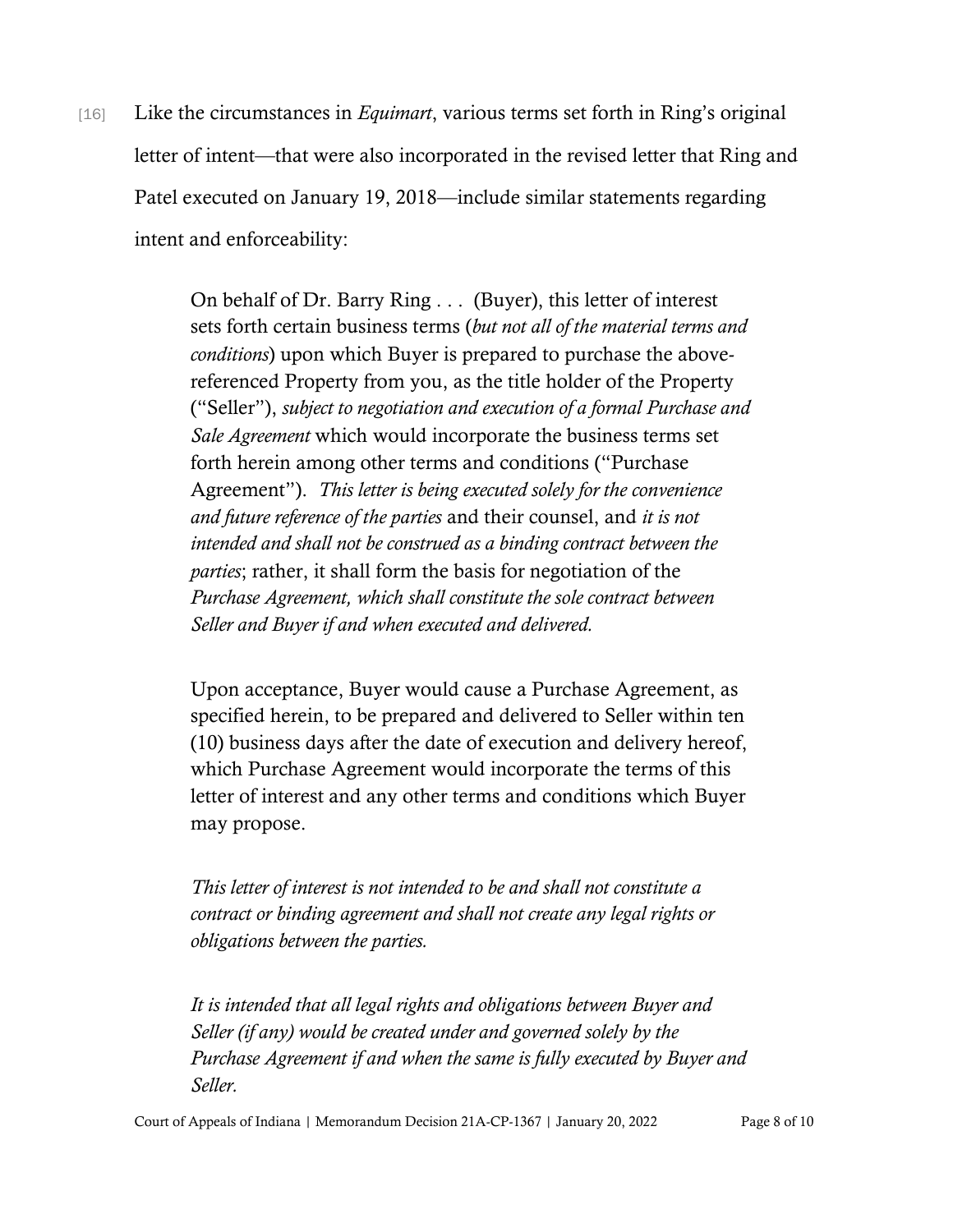*Appellant's Appendix Vol. II* at 59, 61 (emphasis added). In turn, the revised letter stated that "[f]inal terms to be formalized in sales contract and approved by attorneys for Purchaser and Seller." *Id.* at 64.

- [17] It is readily apparent that once the revised letter of intent was executed, it was intended that Ring would submit a purchase agreement that would incorporate the agreed-upon terms. And the executed revised letter makes it clear that the parties' rights and obligations would be governed "*solely* by the Purchase Agreement" after the parties were in final agreement in a form that was approved by their respective attorneys. Indeed, the parties specifically agreed that the executed revised letter was not "intended to be and *shall not constitute a contract or binding agreement and shall not create any legal rights or obligations between the parties." Appellant's Appendix Vol. II* at 61 (emphasis added). Rather, the parties contemplated further negotiation and a future agreement *if* they could agree on all the material terms. And the designated evidence supports the conclusion that the parties never arrived at a final agreement as to what the various and material terms of a purchase agreement should be or were.
- [18] Contrary to Ring's contention, this is not an instance where the parties have agreed to the essential terms of the contract and the subsequent execution of a formal purchase agreement would merely memorialize the existence of that contract. Moreover, even had all material terms been agreed upon, Ring did not submit a proposed purchase agreement to Patel within ten days after the revised letter had been executed.